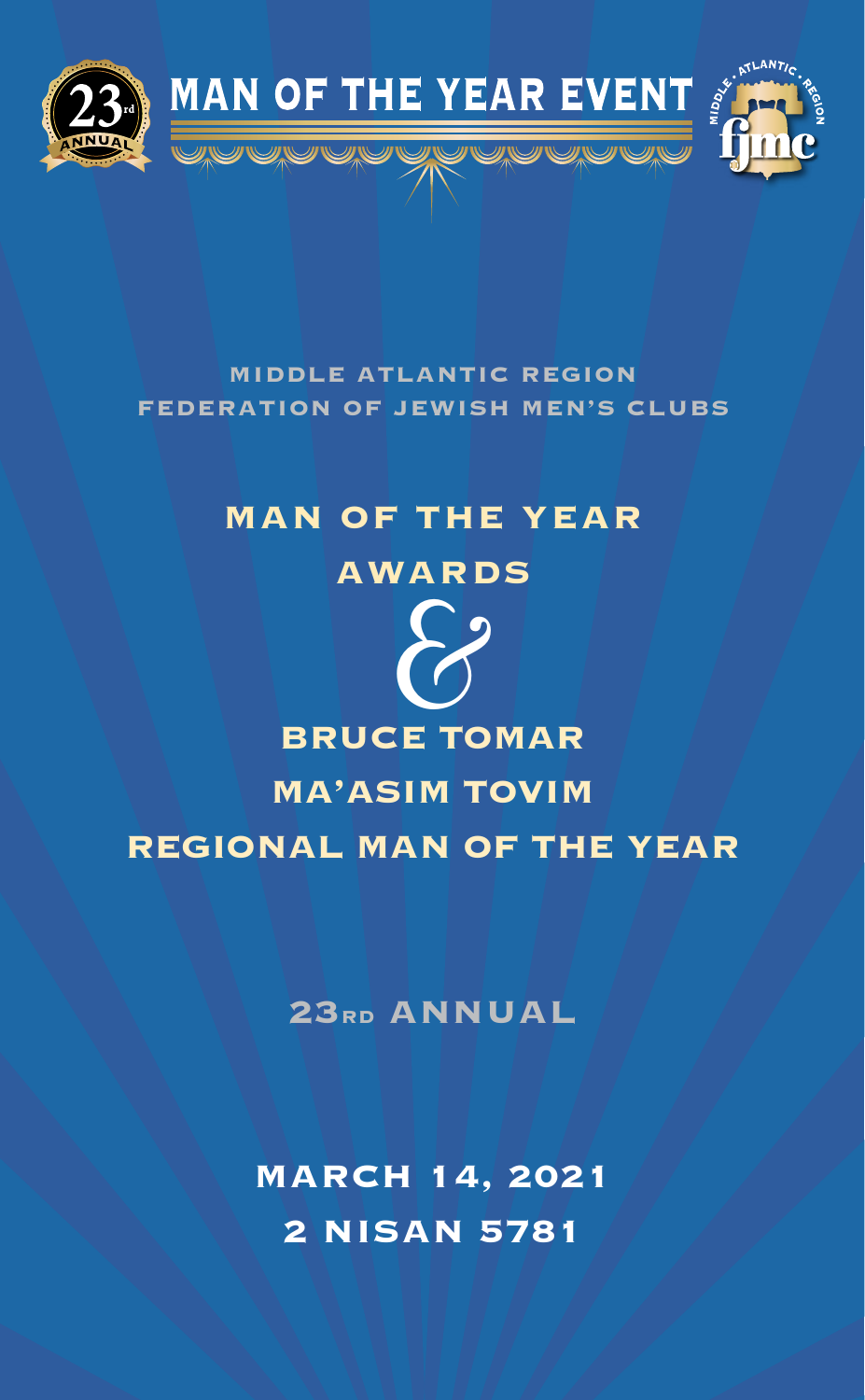$\mathbf W$ e gladly welcome you to the 23rd annual Federation of Jewish Men's Clubs Middle Atlantic Region Man of the Year Event. We are so proud this year to honor eight very deserving men from across our region for their deep dedication and strong efforts, on behalf of our Clubs, Synagogues, FJMC and our Jewish Community.

This year we are also very excited to honor our Ma'asim Tovim Award (good deeds) honoree, Bruce Tomar, Past Regional President. When we talk about Men's Club, we say getting men from the synagogue involved in a way that combines religious, social, study and togetherness. Today we are a brotherhood because of it! We hope that you all enjoy this year's virtual event, a hopefully one-time deference to the Covid-19 pandemic.

We appreciate the strong guidance of our fellow regional officers and board members. Also, this event would not happen without the support from the club presidents and event coordinators of our participating clubs, so we thank them for all of their time and efforts with the event planning. And special gratitude to our event partners: Jerry Emdur of our South Jersey Men's Club for creating our beautiful honoree awards, and Bruce Fagan for creating the virtual presentation.

Finally, and most importantly, we want to thank the members of our event committee for all of their long hours and tireless efforts: Marc Cohen, Art Lashin, Bruce Fagan, Scott Feuer, Jason Waksman, Ed Moses, Dr. Steve Moskowitz, and Lester Shapiro. Without their expertise and wonderful teamwork, this event could not be possible.

We wish all of our honorees a heartfelt MAZEL TOV and may you all go from Strength to Strength!

- Steven Pilchik and Paul Kaplan, Event Co-Chairs

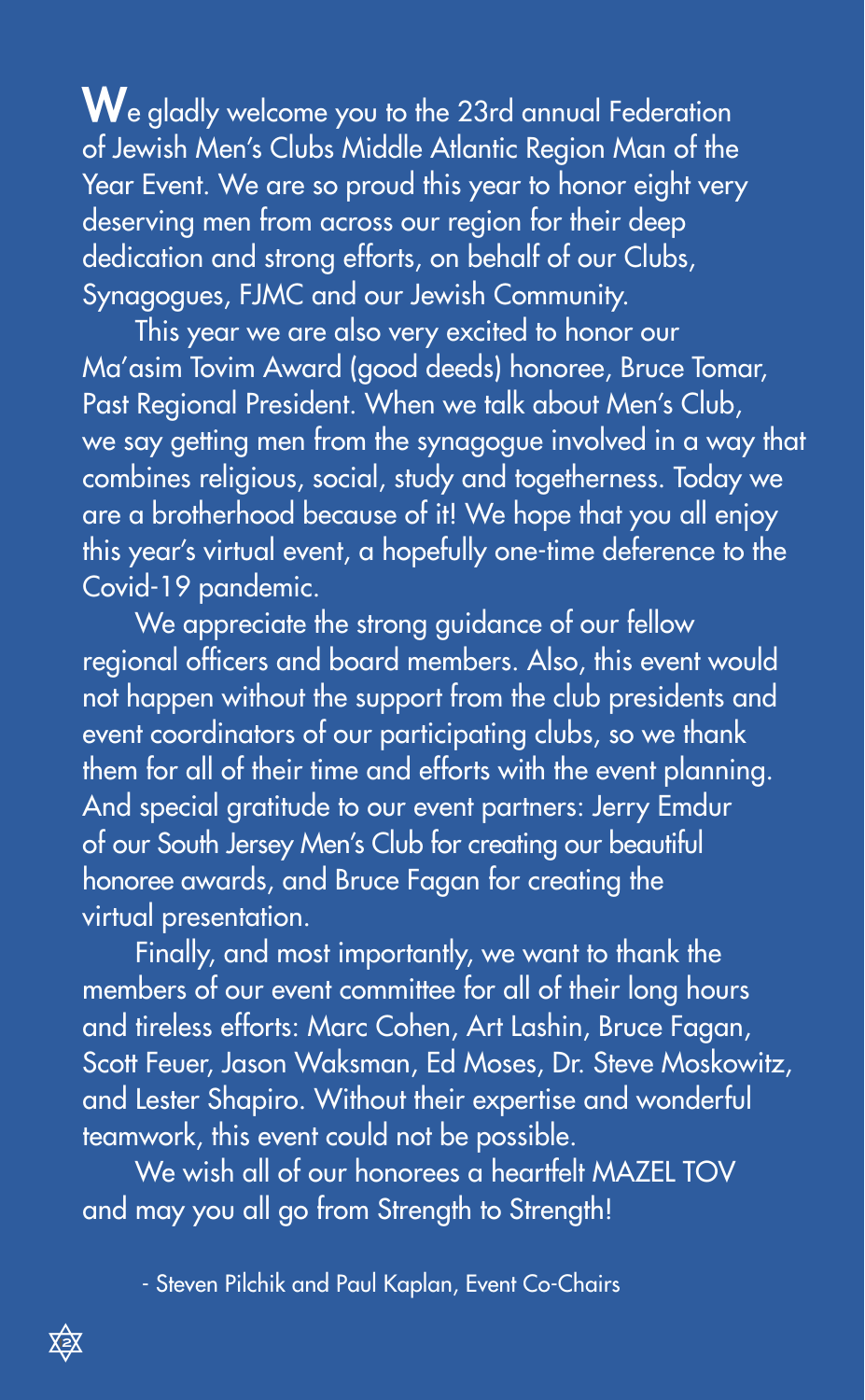

**WELCOME**

**STEVEN PILCHIK** EVENT CO-CHAIR, MAN OF THE YEAR EVENT BETH SHOLOM CONGREGATION

**PAUL KAPLAN** EVENT CO-CHAIR, MAN OF THE YEAR EVENT THE CONGREGATIONS OF SHAARE SHAMAYIM

### **NATIONAL ANTHEMS**

## **HAZZAN HOWARD K. GLANTZ**

CONGREGATION ADATH JESHURUN

**PRESIDENT'S REMARKS**

**MARC COHEN** PRESIDENT, MAR-FJMC, TEMPLE BETH SHOLOM

**IN MEMORIAM** 

**DR. STEPHEN H. DAVIDOFF z"l** LARRY ALLEN, PAST INTERNATIONAL FIMC PRESIDENT & PAST MAR PRESIDENT

**MA'ASIM TOVIM AWARD**

**BRUCE TOMAR** ALAN BUDMAN, EXECUTIVE VICE PRESIDENT OF FJMC & PAST MAR PRESIDENT

**MAN OF THE YEAR AWARDS**

## **HONOREES**



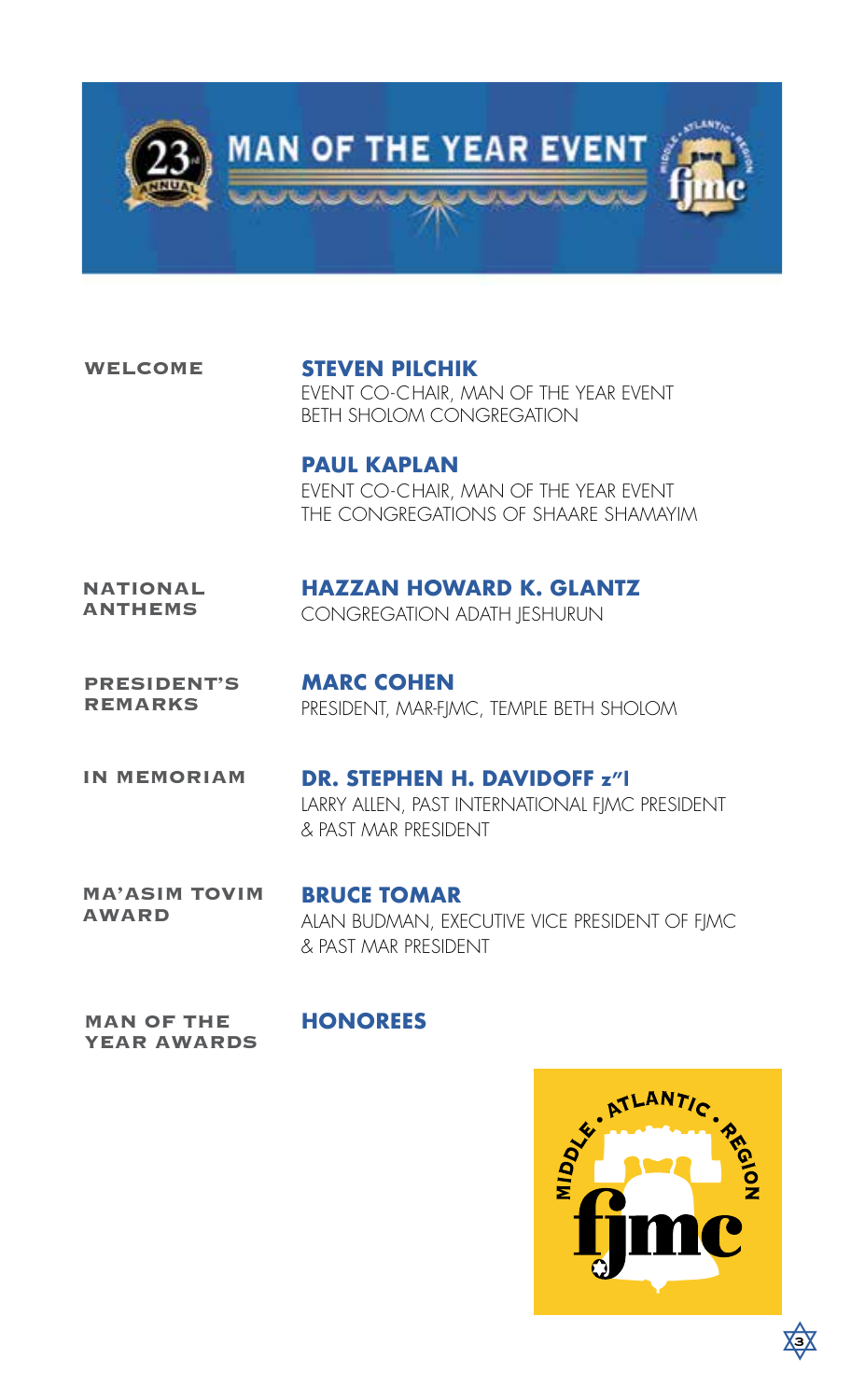

## **INTERNATIONAL PRESIDENT FJMC**



**TOM SUDOW**

Rabbi Jonathan Sacks z"l, asked the following question, "If leadership is the solution, what is the problem? On this, the Torah could not be more specific. The problem is a failure of responsibility." The MAR Men of the Year are being recognized this evening for taking responsibility. These leaders have time, talents, and guidance to involve people in Jewish call to service with Henani – here I am! With that, they have become leaders and truly deserve this recognition of MAR has set an important example for the Region and for the International FJMC.

On behalf of the leadership of the FJMC, I want to extend our hearty Mazel Tov to: Adam Benn, Ralph Floyd, Kenneth Krivitzky, Harry Lessig, Avi Mindlin, Steven Moskowitz, Bob Rosenthal, and Douglas Zolotor. Thank you for all that you continue to do for the Jewish Community. To you and your families a hearty Mazel Tov and may you go from strength to strength.

The Middle Atlantic Region is known for the leaders that you have given to the FJMC. Steve (Stevie) Davidoff z"l, was the leaders leader. He was the one we turned to for wisdom and advice. Stevie is deeply missed by all and many days I look to my phone to call him, for he was one of my mentors. May his memory be for a blessing.

The FJMC has its own Batman – Bruce Tomar, the Region's Ma'asim Tovim recipient, a real life superhero! No job is to big or small, when the FJMC needs something we call Bruce. And he never says no! He is a true doer of good deeds and a role model for all. Bruce is a most worthy recipient of this high honor and to be recognized for his "good heart". Mazel Tov my friend on this well deserved honor!

Last to the leadership of MAR, you are leading a model Region for the FJMC and we applaud your hard work and dedication. It is a pleasure working with all of you!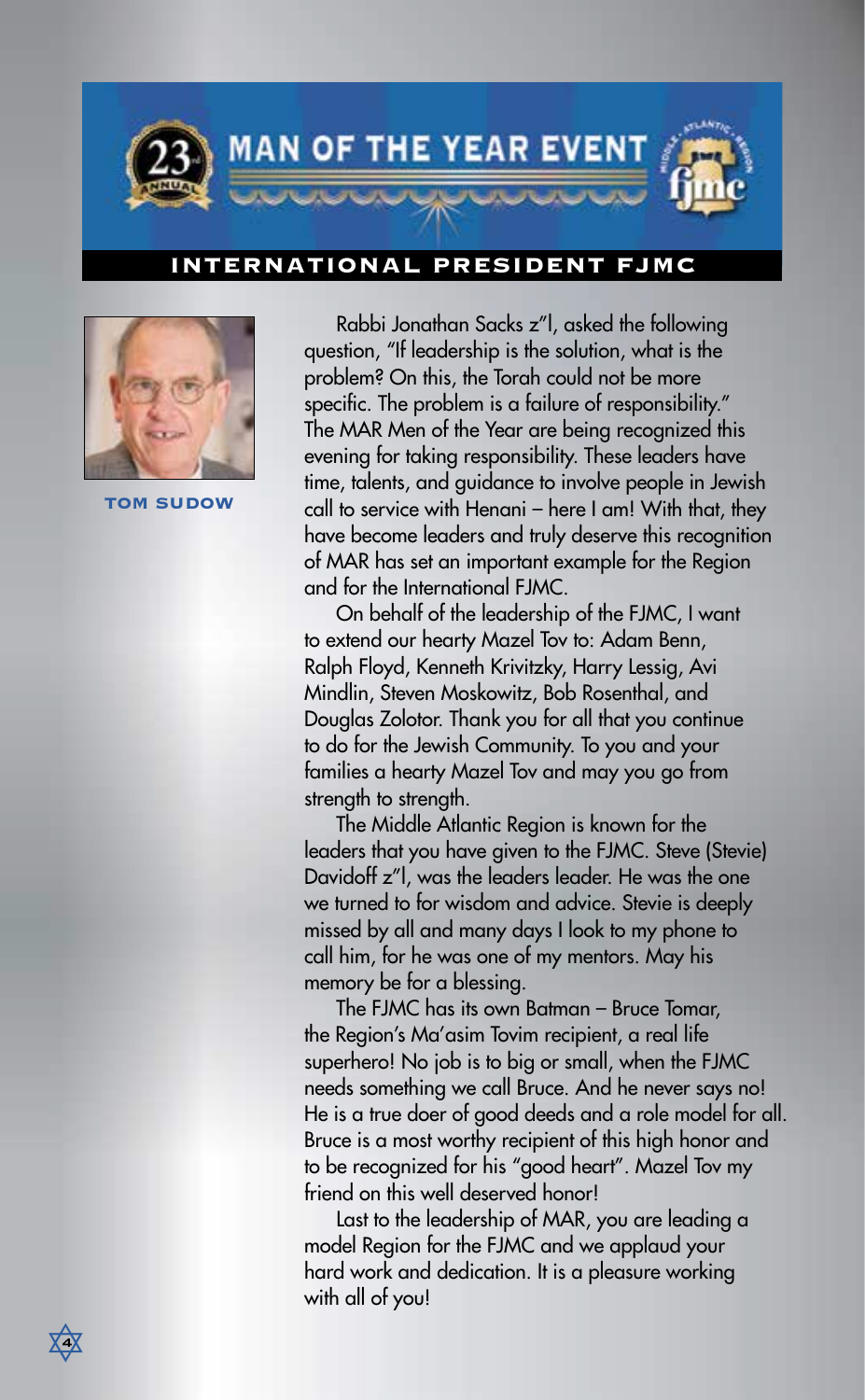

## **PRESIDENT OF MAR-FJMC**



**MARC COHEN**

On behalf of the Officers, Board of Directors and Trustees of the Middle Atlantic Region of FJMC, I welcome you to our 23rd annual "Man of the Year" Virtual Awards event. This evening we recognize and thank these special men for their contributions and dedication to their synagogues, family and faith. This evening we also honor our MAR "Regional Man of the Year" Bruce Tomar for his leadership and dedication to MAR. MAR will also honor Dr. Stephen H. Davidoff z"l, Past MAR President, Past International FJMC President, for his contributions to MAR and his everlasting mark he left on us all.

Thank you to all our guests who are joining us virtually tonight for supporting our honorees. The last we saw everyone was in December 2019 at Temple Beth Sholom in Cherry Hill, NJ, as 350 people attended. Now, we meet virtually for the first time for our Man of the Year event. Unprecedented times call for unprecedented measures, and we do this because of the importance to honor these men, who have helped their clubs in this extraordinary time.

This evening's eight honorees exemplify the Federation of Jewish Men's Clubs motto of "Involving Jewish Men in Jewish Life." These passionate men are actively involved in improving and continuing the support of their club, synagogue, and region. They have selflessly volunteered their time and energy, despite their own commitments, to help us achieve our vision and mission for the local Jewish community.

Mazel Tov and Yasher Koach for your hard work and dedication. We are proud to have you as part of our team and look forward to your future contributions. May you be blessed with continued success through exceptional volunteer achievements. Enjoy the event, stay safe and may we all be together again next year.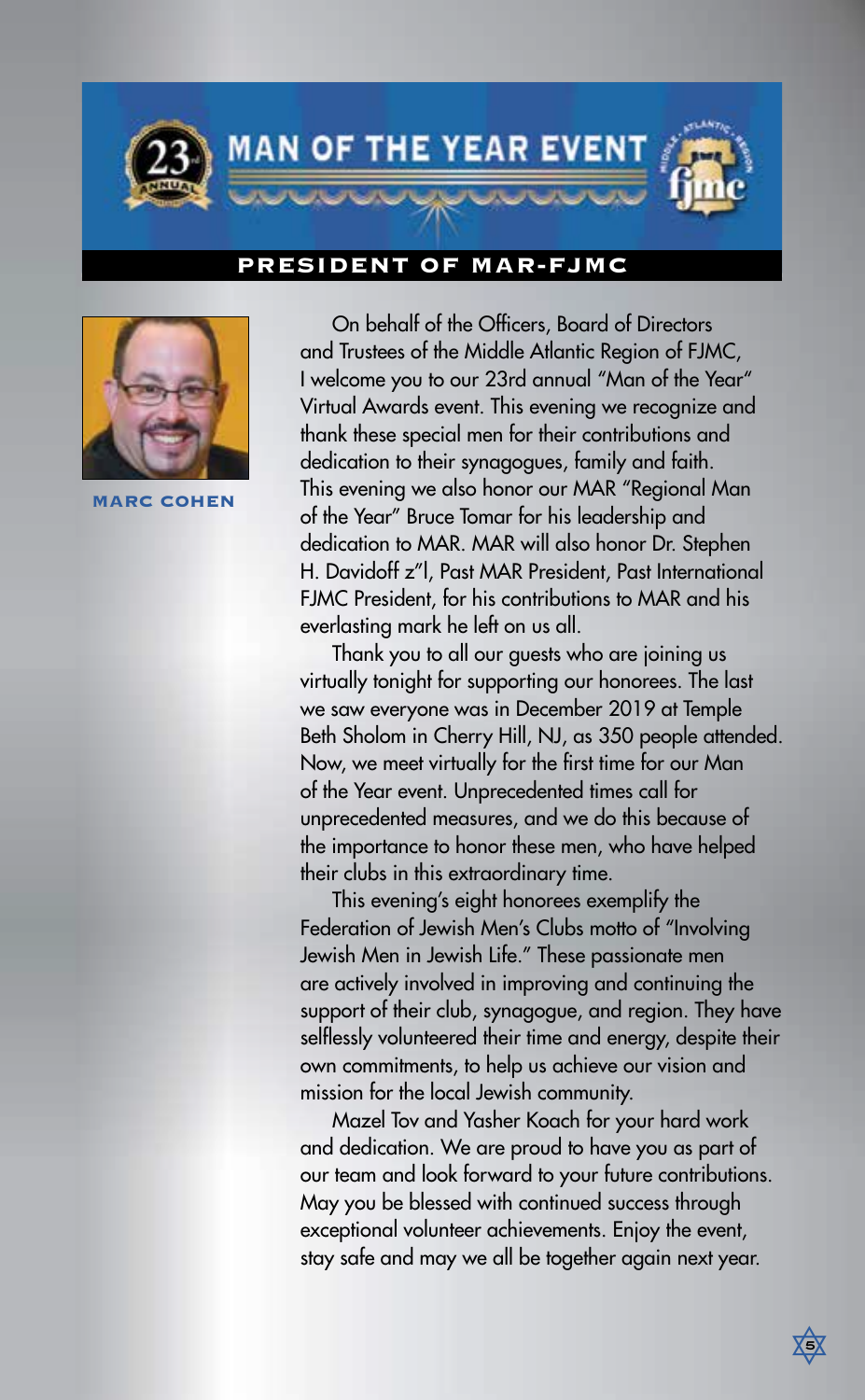**MAN OF THE YEAR EVENT** 

## **IN MEMORIAM**



**STEPHEN DAVIDOFF z**"**l**

We remember Steve for his long record of service to the FJMC, MAR, and Congregation Adath Jeshurun. At AJ he was congregation Secretary and Vice President. While president and honorary president of AJ's Men's Association, his club earned nine national Torch Awards including First Place: Best Overall Activities.

Steve was MAR President from 1984-1986. During his term, MAR created its Guide to Organization, Program and Services; took part in citywide services for the Jewish blind; ran congregational-level Tay-Sachs awareness screening programs; provided Purim entertainment at homes for the Jewish elderly; broke ground for the Lee Linder MAR Ramah Poconos Recreation Center, and endowed a classroom at the Mandel Education Center. He received the Samuel Horowitz Award for distinguished service to MAR.

Steve served as FJMC International President from 1997-1999. During this time, FJMC developed and published the Hearing Men's Voices Series and produced Ties That Bind, an educational videotape about tefillin. FJMC began the tradition of the President's Torah Mantel, a needlepoint Torah cover crafted by Steve's wife, Chellie, awarded to succeeding Federation presidents. Steve served on the Leadership Council of the Conservative Movement, was Vice President of Mercaz, Vice President of the World Council of Synagogues and sat on the Board of Trustees of the Jewish Theological Seminary.

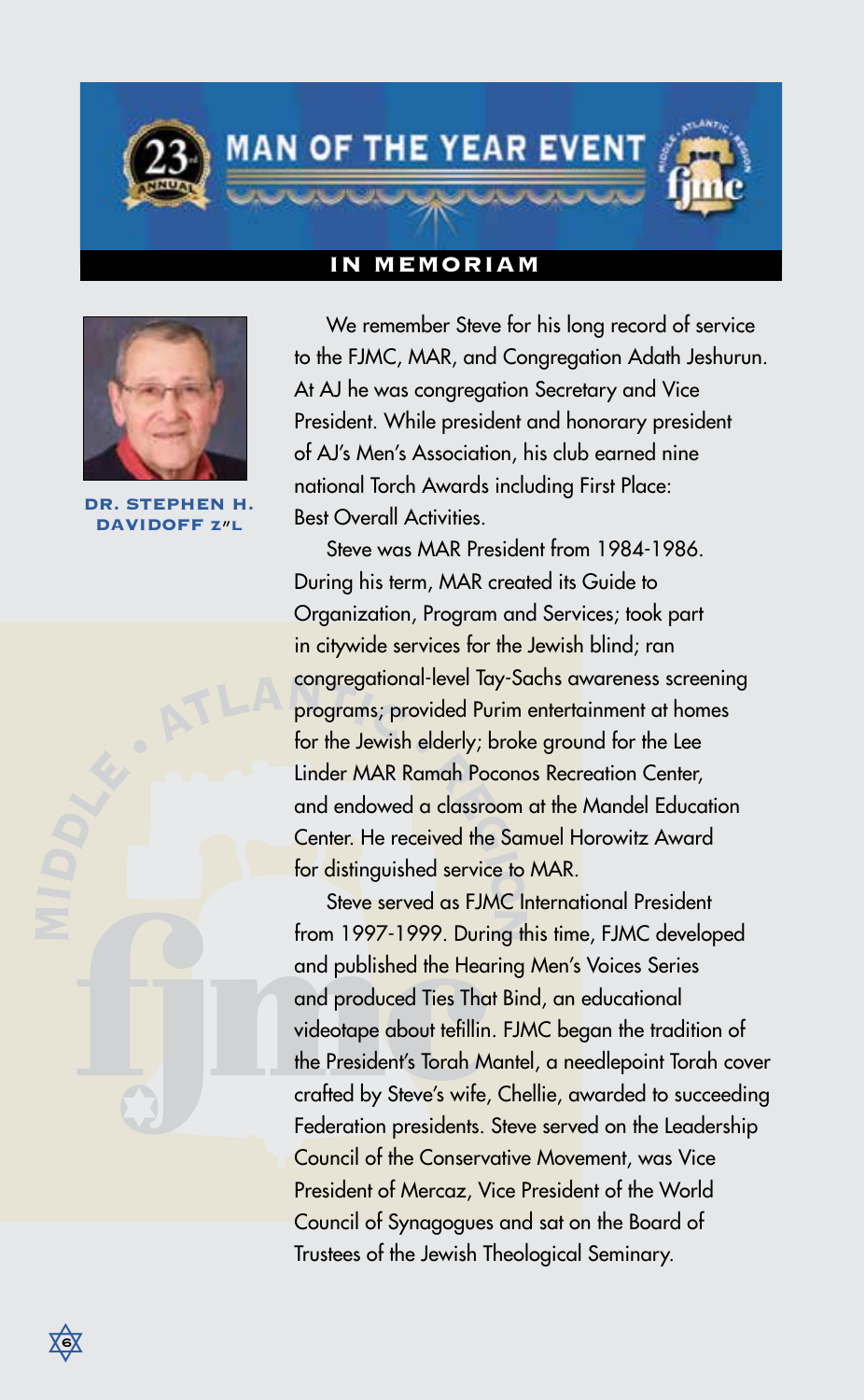

## **MA'ASIM TOVIM AWARD**



**BRUCE TOMAR, REGIONAL PRESIDENT**

Bruce Tomar has been involved in men's club since the early '80s when he joined Oxford Circle Jewish Community Center, served on the programming committee, and organized the first annual Sweetheart's dance. He moved to Cherry Hill, NJ in 1985, joined Congregation Beth El and became club president in 1992. Bruce established the Jewish Athletic League in South Jersey and mentored younger men who ultimately became the future leaders of men's club.

After being named his club's Man of the Year in 2001, Bruce became involved at the regional level in the Middle Atlantic Region. He served on many committees, chaired two Man of the Year dinners, and organized retreats with neighboring regions. These experiences served Bruce well on his election as Regional President of MAR from 2008-2010. The penultimate event during his tenure was having the honor to host the 2009 FJMC convention in Philadelphia.

Since 2010 Bruce has chaired two Leadership Development Institutes, plus committees for three conventions. Bruce has served on the FJMC Executive Committee for the past four administrations and is completing his tenure as vice president of regions.

Bruce grew up in Philadelphia, graduated from Northeast High School in 1971 and attended the Philadelphia College of Pharmacy and Science, earning his bachelor's degree in Science for Pharmacy in 1976.

Married since 1976, Bruce and his lovely and supportive wife Marcia have three children – Jennifer, David (married to Bree) and Heather (married to Andy) and three grandchildren – Zachary, Alana and Harvest.

Bruce firmly believes that the strength and future of men's club has always been and will continue to be a strong grass roots movement at both the club and community levels.

The MAR is proud to name Bruce as the Regional Man of the Year and recipient of the 2021 Ma'asim Tovim award.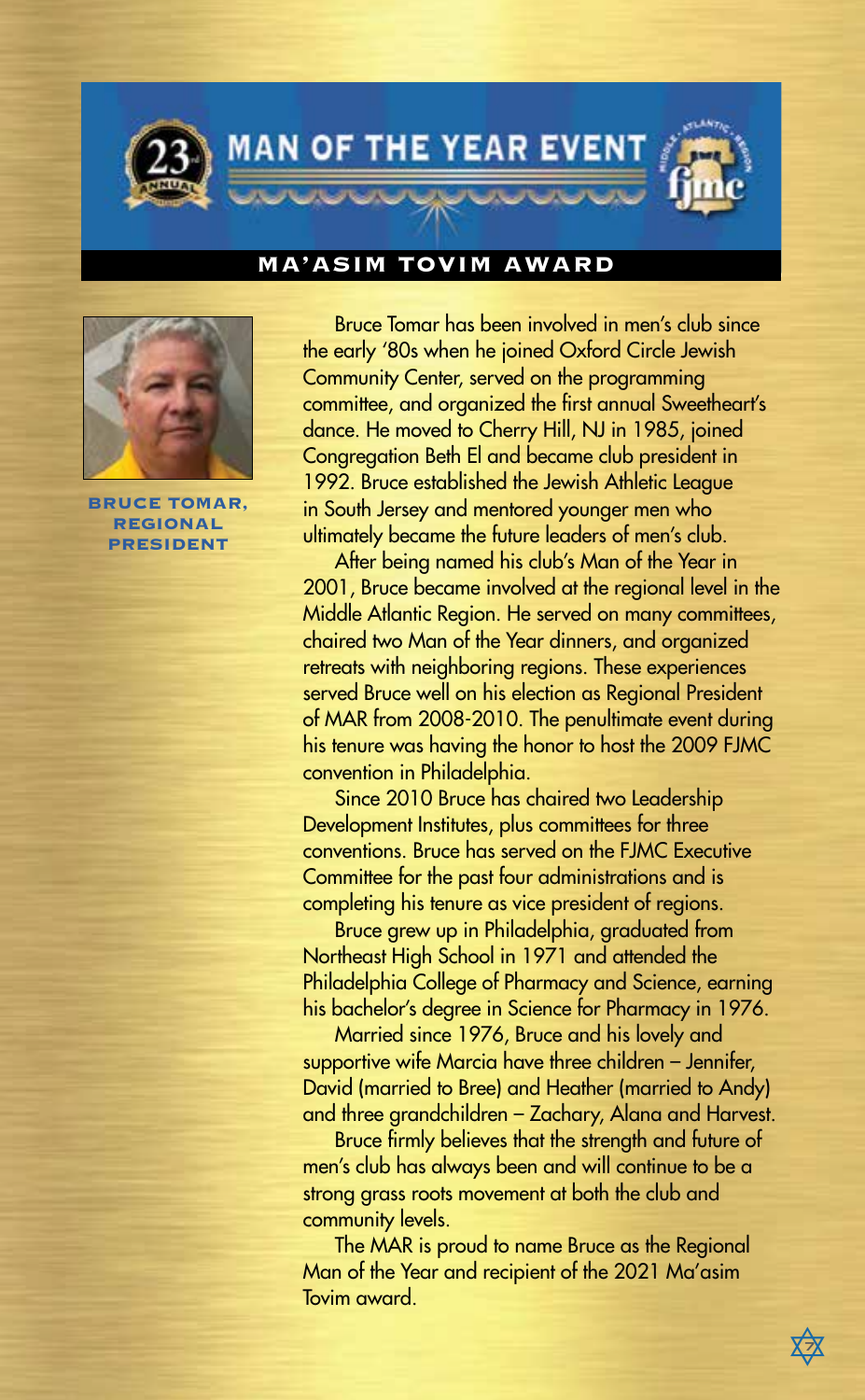

## **RECIPIENTS AWARDS**



#### **AVI MINDLIN**

BETH SHOLOM CONGREGATION, ELKINS PARK, PA

Avi enjoys the Men's Club so he can connect with others interested in supporting the local Jewish Community, especially those interested in supporting and growing Beth Sholom Congregation. He appreciates all of his fellow Men's Club members, and their enthusiasm for the future of Judaism and love for the Jewish community. Avi looks forward to continuing to grow in his role with Beth Sholom and the Men's Club.



#### **HARRY LESSIG**

CONGREGATION ADATH JESHURUN, ELKINS PARK, PA

Harry served as AJMA President in the 1980s. During that time he supported critical initiatives to strengthen the Men's Association. Since then, he has served the in Congregation Executive Committee positions including VP, Assistant Treasurer, Secretary as well as membership on the Board of Trustees and Religious Practices Committee. He has assumed, in the past year, the role of co-President of the AJMA. He helped organize this year's Men's Club Shabbat and has been a regular helper in the kitchen for our popular Sunday breakfast programs.



#### **ADAM J. BENN**

CONGREGATION BETH EL, VOORHEES, NJ

Adam's enthusiastic participation and dynamic outgoing personality have helped to continue the unique community bond that this collaboration has created. His devotion to Men's Club, and his good nature, have been a very positive influence on the growth and stability of our club.

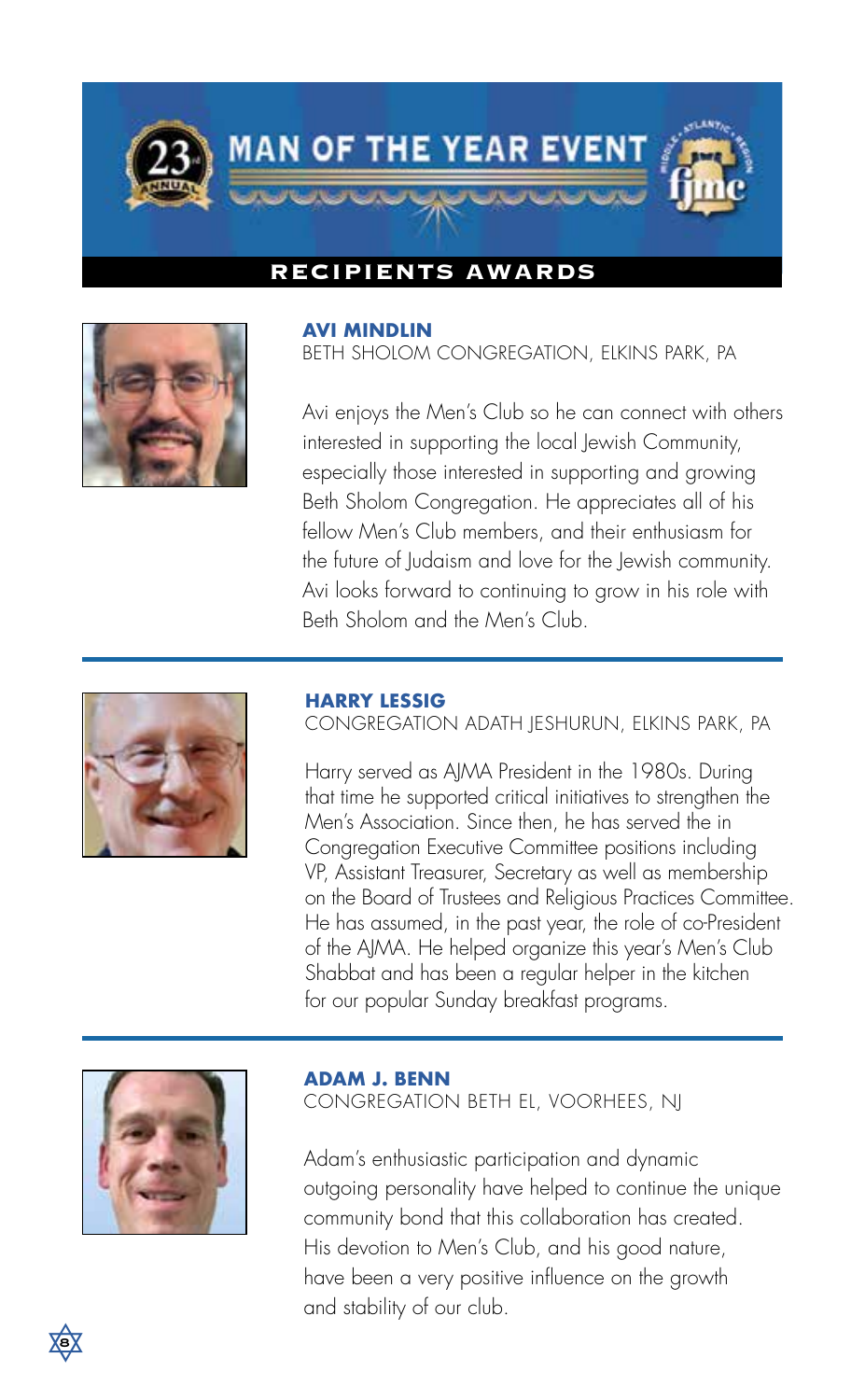## **RECIPIENTS AWARDS**



### **RALPH G. FLOYD**

CONGREGATION BROTHERS OF ISRAEL, NEWTOWN, PA

Ralph receives the 2021 Man of the Year Award because he exemplifies the bonds of brotherhood and friendship both within our synagogue and the community at large. No matter what the task, no matter how large or how small, Ralph is someone who accepts responsibility and always comes through with excellence and dependability.



#### **STEVEN MOSKOWITZ**

THE CONGREGATIONS OF SHAARE SHAMAYIM PHILADELPHIA, PA

This is the place where you can show how important synagogue family is. Steve Is there for services to help make minyan for anybody who needs it for special prayers. Other times he runs events for families to just have fun. He's always been available to lend a hand, and still is. He planned many of the events and organized the execution.



#### **KENNETH KRIVITZKY**

TEMPLE BETH HILLEL-BETH EL, WYNNEWOOD, PA

Our Men's Club represents a chance to build meaningful and positive relationships with other members of our synagogue and community. It fosters fellowship, the opportunity to volunteer together, and support one another. It is an entryway into both our community and synagogue leadership. What Ken truly loves about our Men's Club is that if a member has an idea, the club will do everything in its power to support that idea and bring it to fruition.

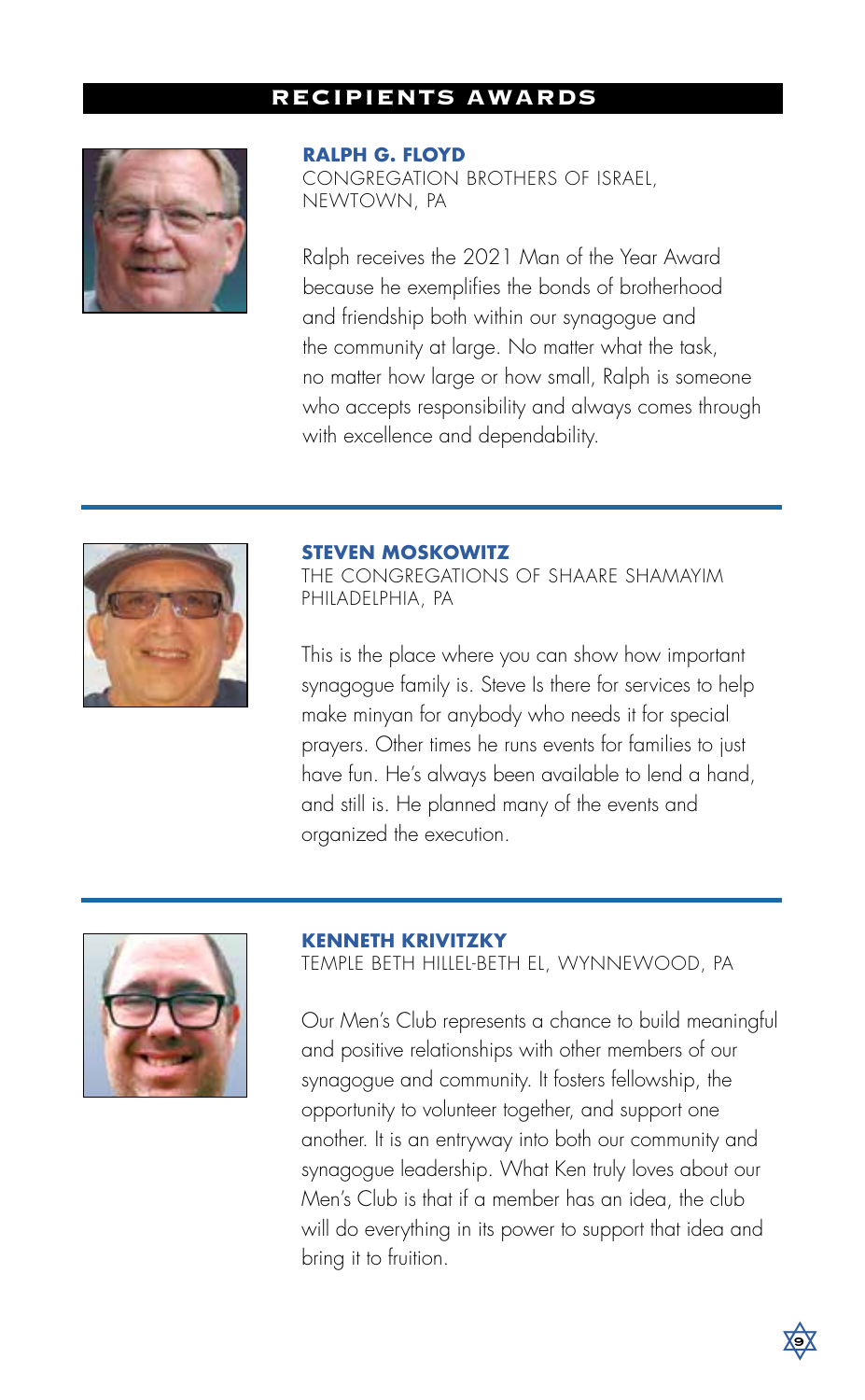## **RECIPIENTS AWARDS**



## **DOUGLAS ZOLOTOR**

TEMPLE BETH SHOLOM, CHERRY HILL, NJ

Men's Club involvement is defined by commitment to our Jewish values, and Doug defines Temple Beth Sholom Men's Club as strongly as anyone. Doug's commitment to volunteering with our Men's Club was as outstanding as the dino ribs and chicken he smoked for us. His friendship and personality are as exceptional as the bourbon we all miss enjoying together.



### **ROB ROSENTHAL**

TEMPLE SINAI, DRESHER, PA

Meeting brothers that may have different backgrounds, politics, and personalities with an open mind and a true heart. Reaching out of your comfort zone to make new friends and perspectives. Creating an environment of positive community, openness, and supporting each other. Helping to resolve differences. It means pulling in new members that may not be of the opinion that men's club could be for them. And making new friends.



**The mission of the Middle Atlantic Region of Federation of Jewish Men's Clubs is strong and clear: helping Men's Clubs of our region participate effectively in the religious, social and educational goals of FJMC and bringing the regional Clubs into closer cooperation and association with one another with their respective activities. We are the link between FJMC and the local clubs.**

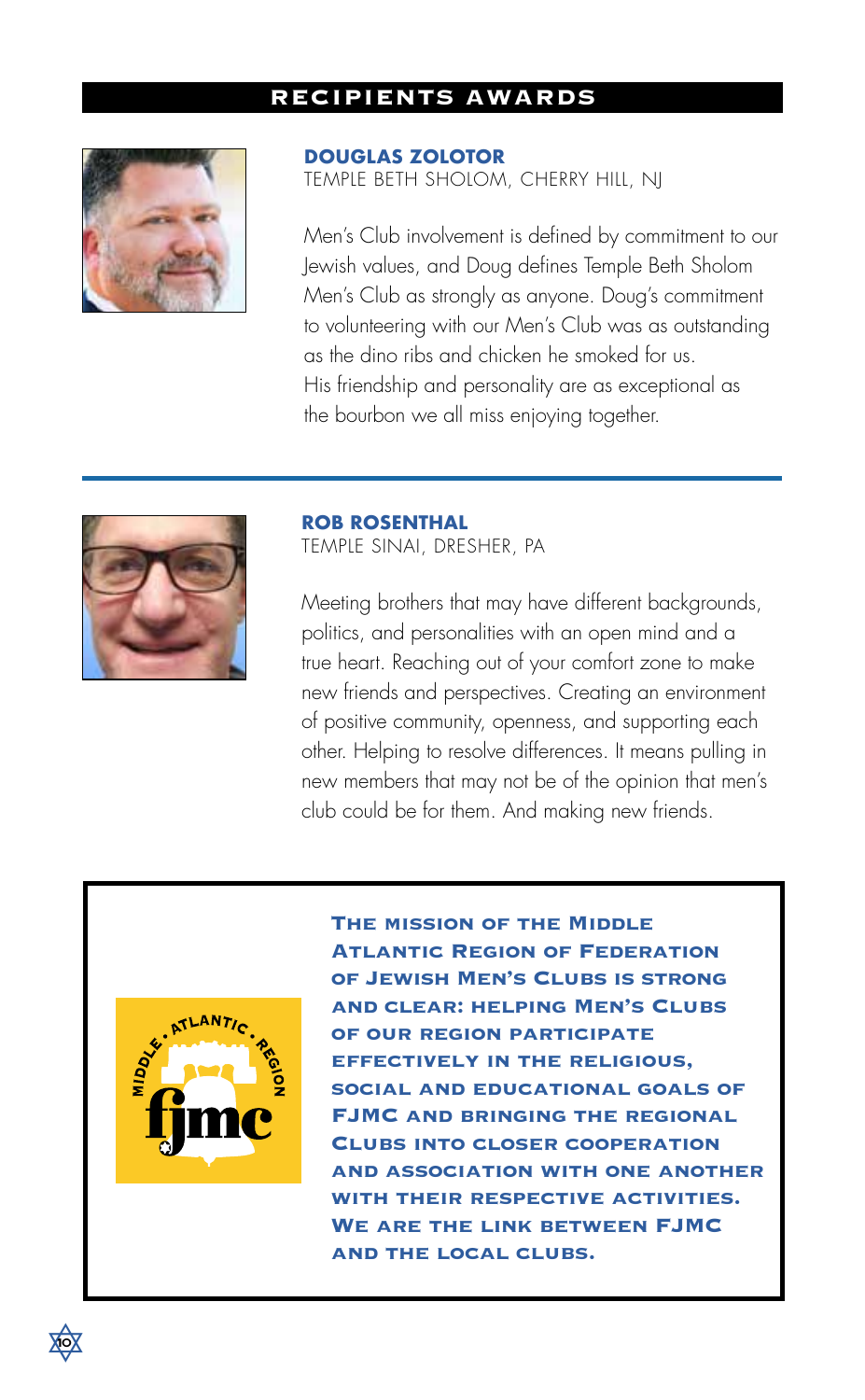## **MAR OFFICERS & BOARD DIRECTORS**

## **MARC COHEN**

**PRESIDENT** TEMPLE BETH SHOLOM, CHERRY HILL, NJ

## **LESTER SHAPIRO**

**EXECUTIVE VICE PRESIDENT** TEMPLE BETH HILLEL-BETH EL, WYNNEWOOD, PA

## **ELLIOT MILLER**

**VICE PRESIDENT** BETH SHOLOM CONGREGATION ELKINS PARK, PA

**ADAM POLLACK**

**VICE PRESIDENT** TEMPLE BETH SHOLOM, CHERRY HILL, NJ

## **RON WOLF**

**VICE PRESIDENT** OHEV SHALOM OF BUCKS COUNTY, RICHBORO, PA

## **JASON WAKSMAN**

**TREASURER** OHEV SHALOM OF BUCKS COUNTY, RICHBORO, PA

**JACK MARINE CORRESPONDING SECRETARY** HAR ZION TEMPLE, PENN VALLEY, PA

### **STEVE PILCHIK**

**FINANCIAL SECRETARY** BETH SHOLOM CONGREGATION, ELKINS PARK, PA

### **PAUL KAPLAN**

**RECORDING SECRETARY** THE CONGREGATIONS OF SHAARE SHAMAYIM, PHILADELPHIA, PA

## **ARTHUR LASHIN**

**HONORARY PRESIDENT** BETH SHOLOM CONGREGATION, ELKINS PARK, PA

**BRUCE FAGAN TRUSTEE** TEMPLE SINAI, DRESHER, PA

### **MICHAEL DUBROW**

**DIRECTOR** CONGREGATION BROTHERS OF ISRAEL, NEWTOWN, PA

## **SCOTT FEUER**

**DIRECTOR** TEMPLE BETH HILLEL-BETH EL, WYNNEWOOD, PA

**STEVE MARX DIRECTOR** ADATH ISRAEL, MERION, PA

**STEVEN MOSKOWITZ DIRECTOR** HAR ZION TEMPLE, PENN VALLEY, PA

## **LARRY NATHANSON**

**DIRECTOR** TEMPLE BETH HILLEL-BETH EL, WYNNEWOOD, PA

## **RABBI MICAH PELTZ**

**RABBINIC ADVISOR** TEMPLE BETH SHOLOM, CHERRY HILL, NJ

#### **LIVING PAST MAR PRESIDENTS**

**LEONARD ABRAMS LARRY ALLEN MICHAEL BRASSLOFF DAVID BRESLAU ALAN BUDMAN BRUCE FAGAN JERRY FRANK HOWARD GOLDMAN EDWARD KOCHMAN ARTHUR LASHIN ROBERT PARKIN S. MICHAEL STARKMAN JOSEPH SWERDLOW BRUCE TOMAR MICHAEL WEINGRAM**